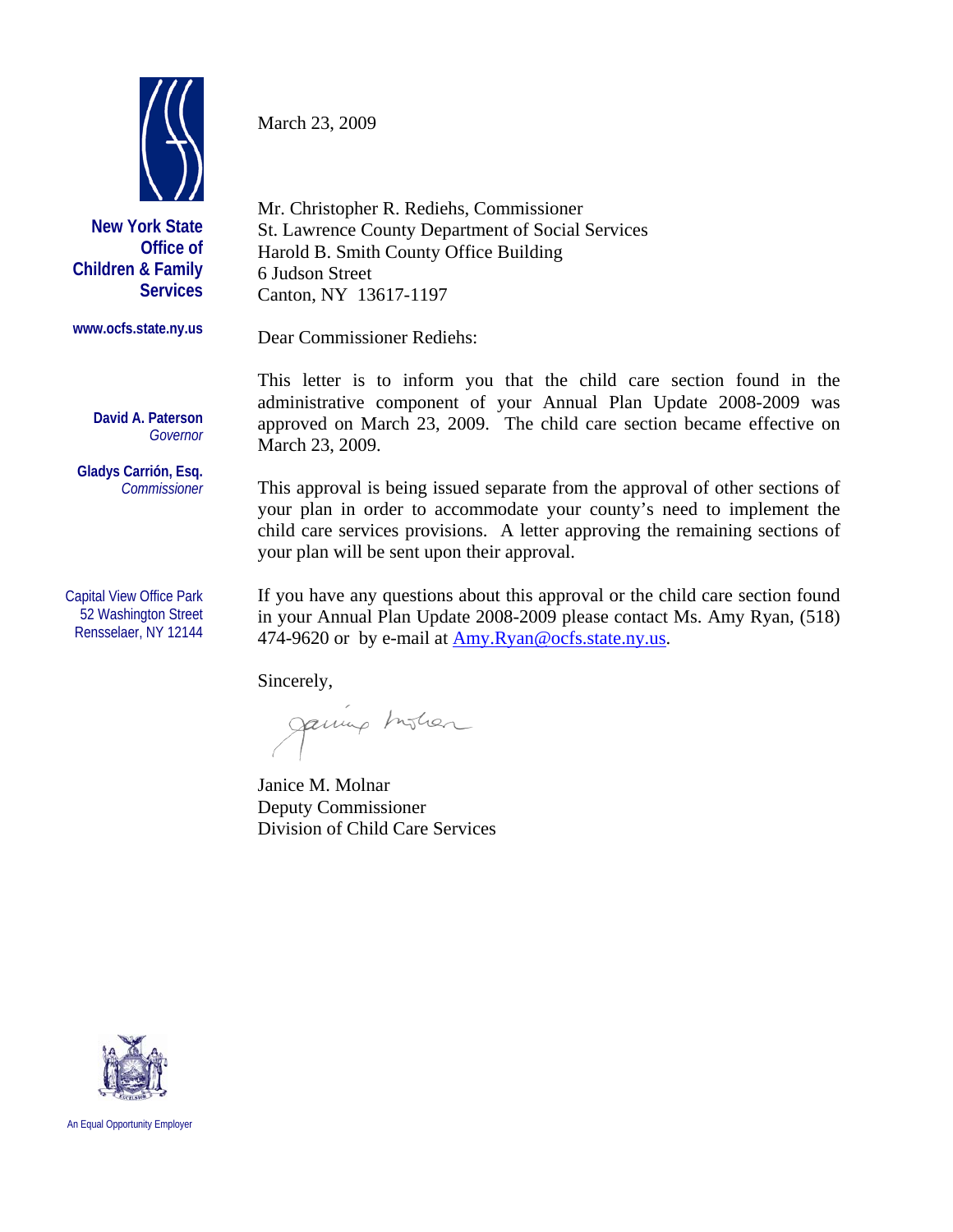# **CHILD CARE SECTION DATED 2007-2009**

#### **County:** St. Lawrence County

#### **I**. **Administration (Required Section)**

Describe how your district is organized to administer the child care program including any functions that are subcontracted to an outside agency.

1. Identify the unit that has primary responsibility for the administration of child care for:

Public Assistance Families: **Temporary Assistance Unit** 

Transitioning Families: **Employment Unit** 

Income Eligible Families: **Day Care Services Unit in Accounting Unit** 

## Title XX: **Day Care Services Unit**

Indicate the use of New York State Child Care Block Grant (NYSCCBG) Funds.

| FFY 06-07 Rollover Funds (this amount is available from the NYSCCBG    |             |
|------------------------------------------------------------------------|-------------|
| ceiling report in the claiming system)                                 | \$582,703   |
| Estimate of FFY 07-08 Rollover Funds                                   | \$507,100   |
| Estimate of Flexible Funds for Families (FFFS) for child care subsides | SS.<br>0    |
| NYSCCBG Allocation for SFY 08-09                                       | \$1,933,497 |
| <b>Estimate of Local Share</b>                                         | \$101,658   |
|                                                                        |             |

| <b>Total Estimated NYSCCBG Amount:</b> | \$2,542,255 |
|----------------------------------------|-------------|
|----------------------------------------|-------------|

|                                                                                     | \$2,542,255                           |
|-------------------------------------------------------------------------------------|---------------------------------------|
| A. Subsidy<br>B. Other program costs (excluding subsidy)<br>C. Administrative costs | \$2,242,255<br>\$200,000<br>\$100,000 |

3. Does your district have a contract or formal agreement with another organization to perform any of the following functions?

| <b>Function:</b> |               |                            |
|------------------|---------------|----------------------------|
|                  | Organization: | <b>Amount of Contract:</b> |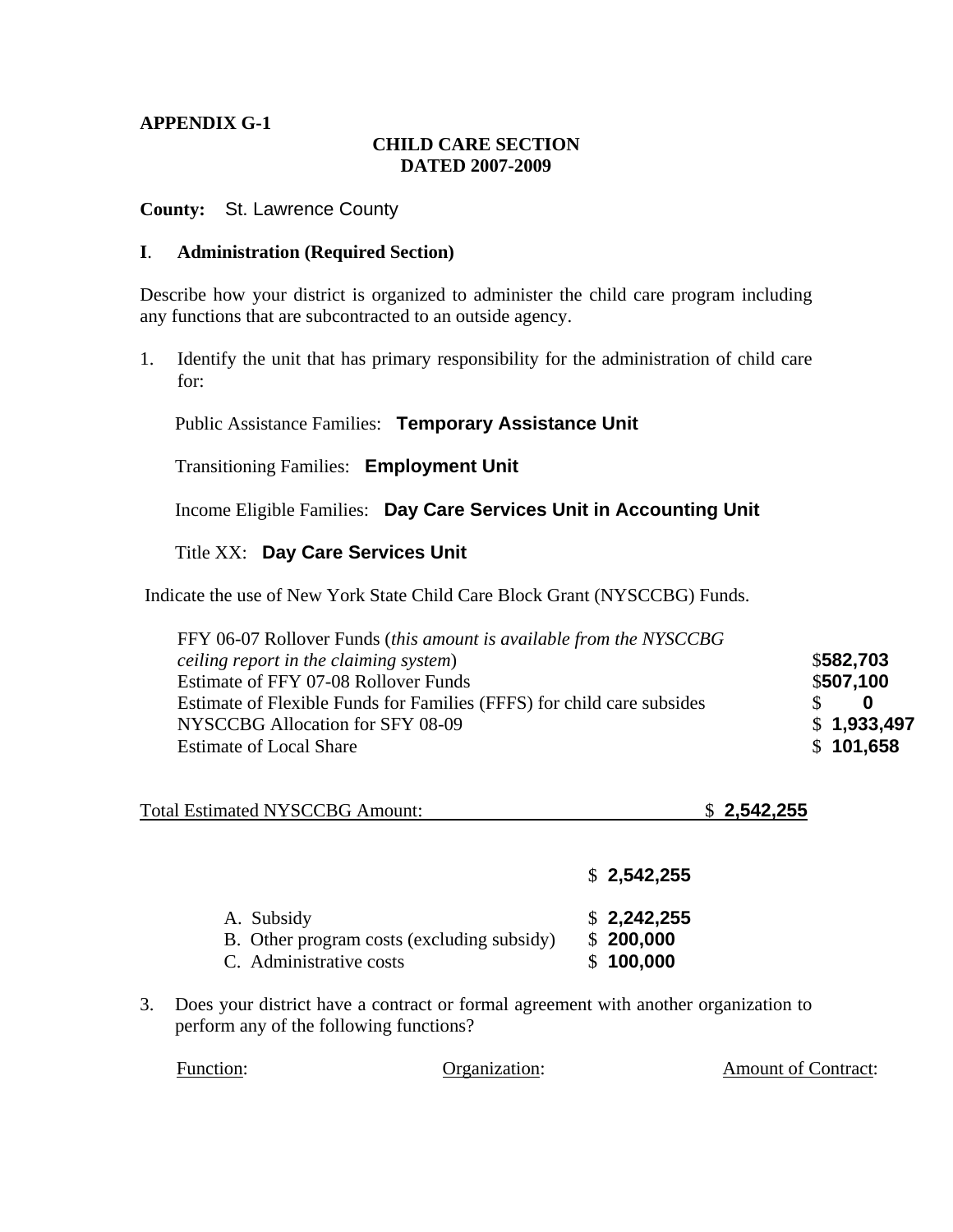| her                                                             | <b>St. Lawrence Child care</b> |
|-----------------------------------------------------------------|--------------------------------|
| State approved additional<br>local standards (if<br>applicable) |                                |
| Determining if legally-<br>exempt providers meet                |                                |
| Child Care Information<br><b>Systems</b>                        |                                |
| Assistance in locating care                                     |                                |
| Eligibility screening                                           |                                |

 **\$46,900** 

**Inconsideration of the same above-specified payment, SLCCC will provide the following:** 

**Council** 

- **A. Provide technical assistance to families regarding the subsidy program and process through telephone, personal or mail contacts.**
- **B. Assist families in determining eligibility for subsidy assistance by discussing their family composition, work or continuing education circumstances and household income.**
- **C. Distribution of all subsidy application materials to families in St. Lawrence County through personal contact or mail.**
- **D. Distribution of all legally-exempt enrollment applications to families and providers in St. Lawrence County through personal contact or mail.**
- **E. Distribution of all time sheets families and providers within St. Lawrence County through personal contact or mail.**
- **F. Record and track all subsidy intake data reporting this to LDSS on a monthly basis**
- **G. Provide all technical assistance to legally-exempt and/or regulated providers regarding the subsidy assistance program and process.**
- **H. Provide all technical assistance to legally-exempt and/or regulated providers regarding the subsidy payment system and process.**
- **I. Data entry and on-going maintenance of the LDSS Online Daycare System for the purpose of processing payment of subsidies.**
- **J. Report information to and/or provide information to assist LDSS in fraud investigations.**
- **K. Provide information and assistance to other agencies regarding the child care subsidy assistance program.**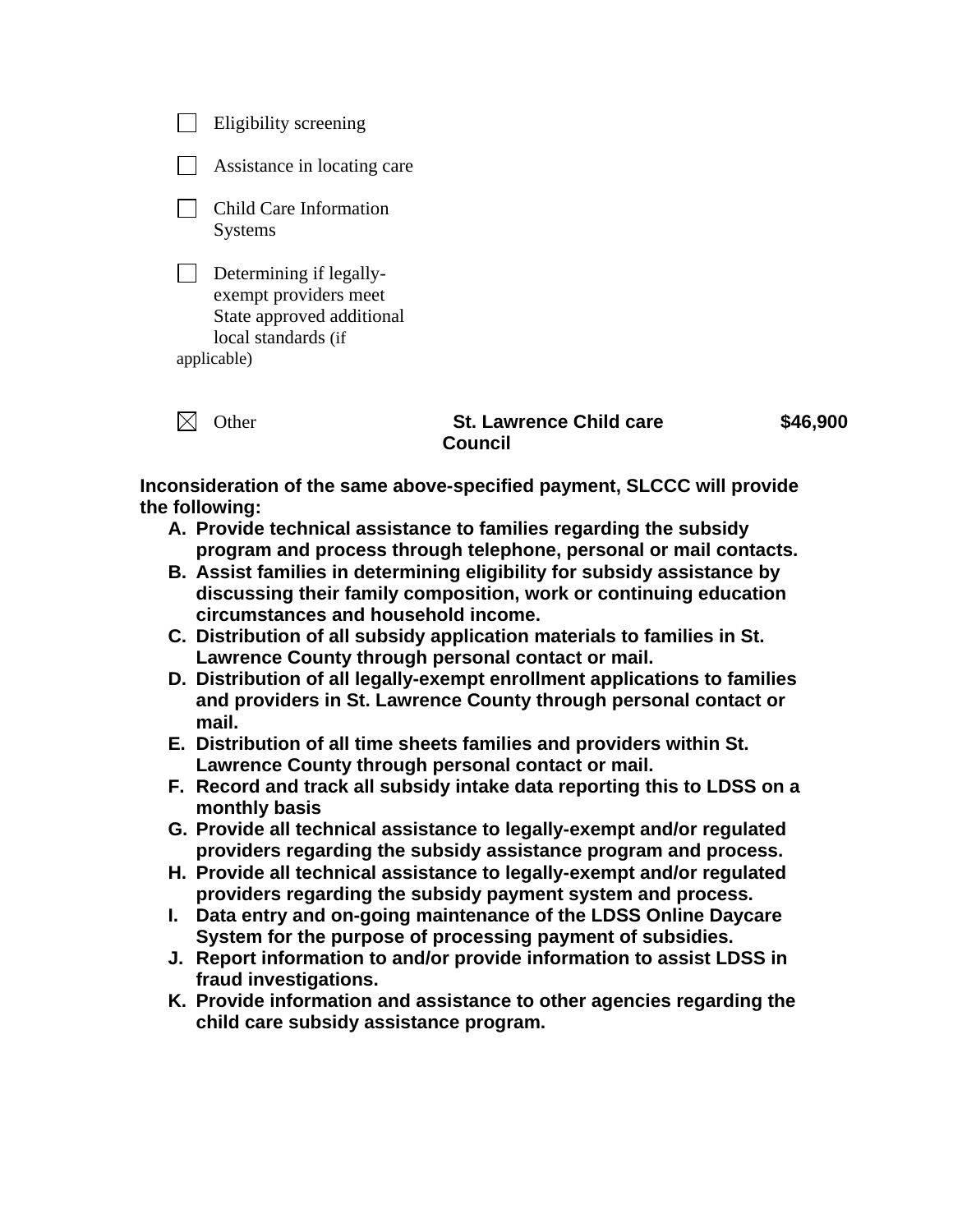# **II. Other Eligible Families if Funds are Available (Required Section)**

Listed below are optional categories of eligible families that your district can include as part of its ICP. Select any categories your district wants to serve and describe any limitations associated with the category.

| <b>Optional Categories</b>                                                                                                                  | Option                             | <b>Limitations</b>                                                                                                                                                                                                              |
|---------------------------------------------------------------------------------------------------------------------------------------------|------------------------------------|---------------------------------------------------------------------------------------------------------------------------------------------------------------------------------------------------------------------------------|
| 1. Public Assistance (PA) families<br>participating in an approved activity in<br>addition to their required work activity.                 | $\times$ Yes<br>N <sub>o</sub>     |                                                                                                                                                                                                                                 |
| 2. PA families or families with income up<br>to 200% of the State Income Standard<br>when the caretaker is:                                 |                                    |                                                                                                                                                                                                                                 |
| participating in an approved<br>a)<br>substance abuse treatment program                                                                     | Yes<br>$\bowtie$<br>N <sub>o</sub> |                                                                                                                                                                                                                                 |
| b) homeless                                                                                                                                 | Yes<br>N <sub>o</sub>              |                                                                                                                                                                                                                                 |
| c) a victim of domestic violence                                                                                                            | Yes<br>N <sub>o</sub>              |                                                                                                                                                                                                                                 |
| d) in an emergency situation of short<br>duration                                                                                           | $\times$ Yes<br>N <sub>o</sub>     |                                                                                                                                                                                                                                 |
| 3. Families with an open child protective<br>services case when child care is needed<br>to protect the child.                               | $\boxtimes$ Yes<br>N <sub>o</sub>  | We also provide to all children<br>ages 13 & older who are under<br>Court Supervision by way of a<br><b>Court Order of Supervision</b><br>or<br>Custody where the Service Plan<br>identifies child care as a needed<br>service. |
| 4. Families with income up to 200% of the<br>State Income Standard when child care<br>services are needed because the child's<br>caretaker: |                                    |                                                                                                                                                                                                                                 |
| a) is physically or mentally<br>incapacitated                                                                                               | $\times$ Yes<br>N <sub>o</sub>     |                                                                                                                                                                                                                                 |
| b) has family duties away from home                                                                                                         | Yes<br>N <sub>o</sub>              |                                                                                                                                                                                                                                 |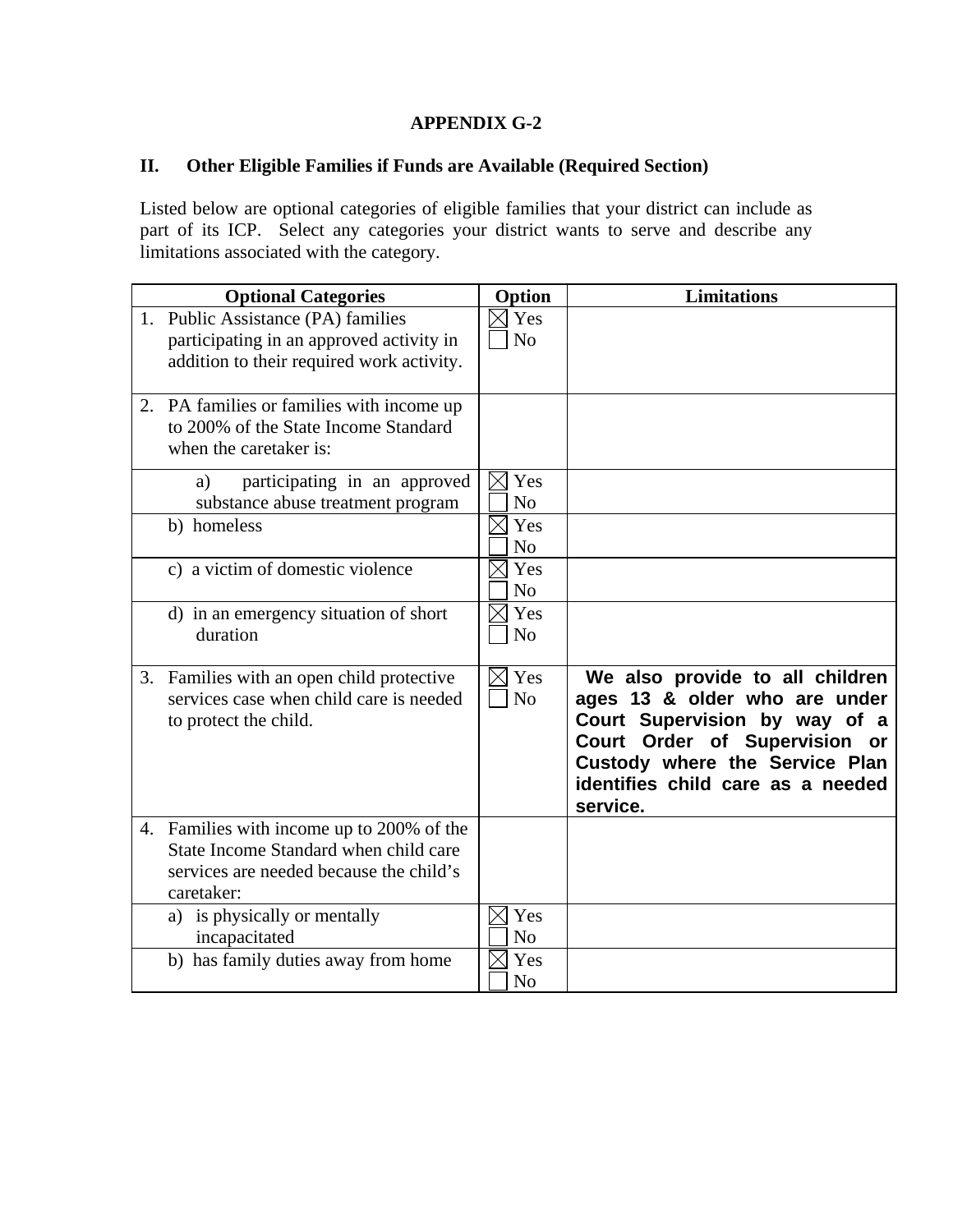|               | 5. Families with income up to 200% of the<br>State Income Standard when child care<br>services are needed for the child's<br>caretaker to actively seek employment<br>for a period up to 6 months.                                     | Yes<br>N <sub>o</sub> |  |
|---------------|----------------------------------------------------------------------------------------------------------------------------------------------------------------------------------------------------------------------------------------|-----------------------|--|
|               | 6. PA families where a sanctioned parent<br>is participating in unsubsidized<br>employment, earning wages at a level<br>equal to or greater than the minimum<br>amount under law.                                                      | Yes<br>N <sub>o</sub> |  |
|               | 7. Families with income up to 200% of the<br>State Income Standard when child care<br>services are needed for the child's<br>caretaker to participate in:                                                                              |                       |  |
|               | a) a public or private educational<br>facility providing a standard high<br>school curriculum offered by or<br>approved by the local school district                                                                                   | Yes<br>N <sub>o</sub> |  |
|               | b) an education program that prepares<br>an individual to obtain a NYS High<br>School equivalency diploma                                                                                                                              | Yes<br>N <sub>o</sub> |  |
| $\mathbf{c})$ | a program providing basic remedial<br>education in the areas of reading,<br>writing, mathematics, and oral<br>communications for individuals<br>functioning below the ninth month<br>of the eighth grade level                         | Yes<br>N <sub>o</sub> |  |
|               | d) a program providing literacy training<br>designed to help individuals<br>improve their ability to read and<br>write;                                                                                                                | Yes<br>N <sub>o</sub> |  |
|               | e) English as a second language (ESL)<br>instructional program designed to<br>develop skills in listening, speaking,<br>reading and writing the English<br>language for individuals whose<br>primary language is other than<br>English | Yes<br>N <sub>0</sub> |  |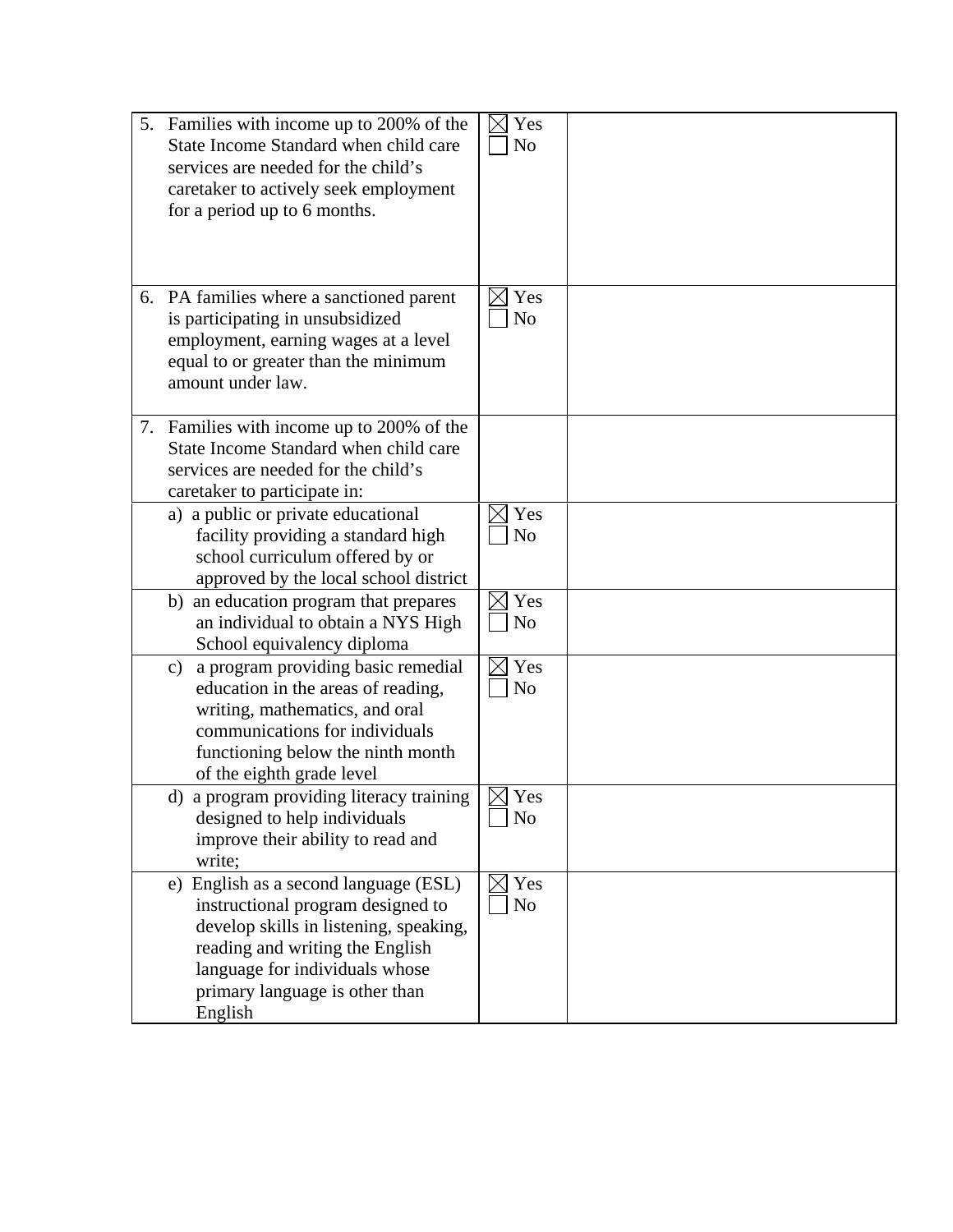|              | a two year full-time degree granting<br>f<br>program at a community college, a                                                                                                       | $\bowtie$<br>Yes<br>N <sub>o</sub> |  |
|--------------|--------------------------------------------------------------------------------------------------------------------------------------------------------------------------------------|------------------------------------|--|
|              | two year college, or an<br>undergraduate college with a                                                                                                                              |                                    |  |
|              | specific vocational goal leading to                                                                                                                                                  |                                    |  |
|              | an associate degree or certificate of<br>completion                                                                                                                                  |                                    |  |
|              | a training program, which has a<br>g)<br>specific occupational goal and is<br>conducted by an institution licensed                                                                   | Yes<br>$\times$<br>N <sub>o</sub>  |  |
|              | or approved by the State Education<br>Department other than a college or<br>university                                                                                               |                                    |  |
|              | h) a prevocational skill training<br>program such as, a basic education<br>and literacy training program                                                                             | Yes<br>$\times$<br>N <sub>o</sub>  |  |
| $\mathbf{i}$ | a demonstration project designed for<br>vocational training or other project<br>approved by the Department of                                                                        | Yes<br>$\times$<br>No              |  |
|              | Labor.<br>The parent/caretaker must complete the                                                                                                                                     |                                    |  |
|              | selected programs listed under number<br>seven within 30 consecutive calendar<br>months. The parent/caretaker cannot<br>enroll in more than one program.                             |                                    |  |
|              | 8. PA recipients and low income families<br>with incomes up to 200% of the State<br>Income Standard who are satisfactorily<br>participating in a two-year program                    | Yes<br>$\times$<br>N <sub>o</sub>  |  |
|              | other than one with a specific<br>vocational sequence (leading to an<br>associates degree or certificate of<br>completion and that is reasonably                                     |                                    |  |
|              | expected to lead to an improvement in<br>the parent/caretaker's earning capacity)<br>as long as the parent $(s)$ or caretaker is<br>also working at least $17 \frac{1}{2}$ hours per |                                    |  |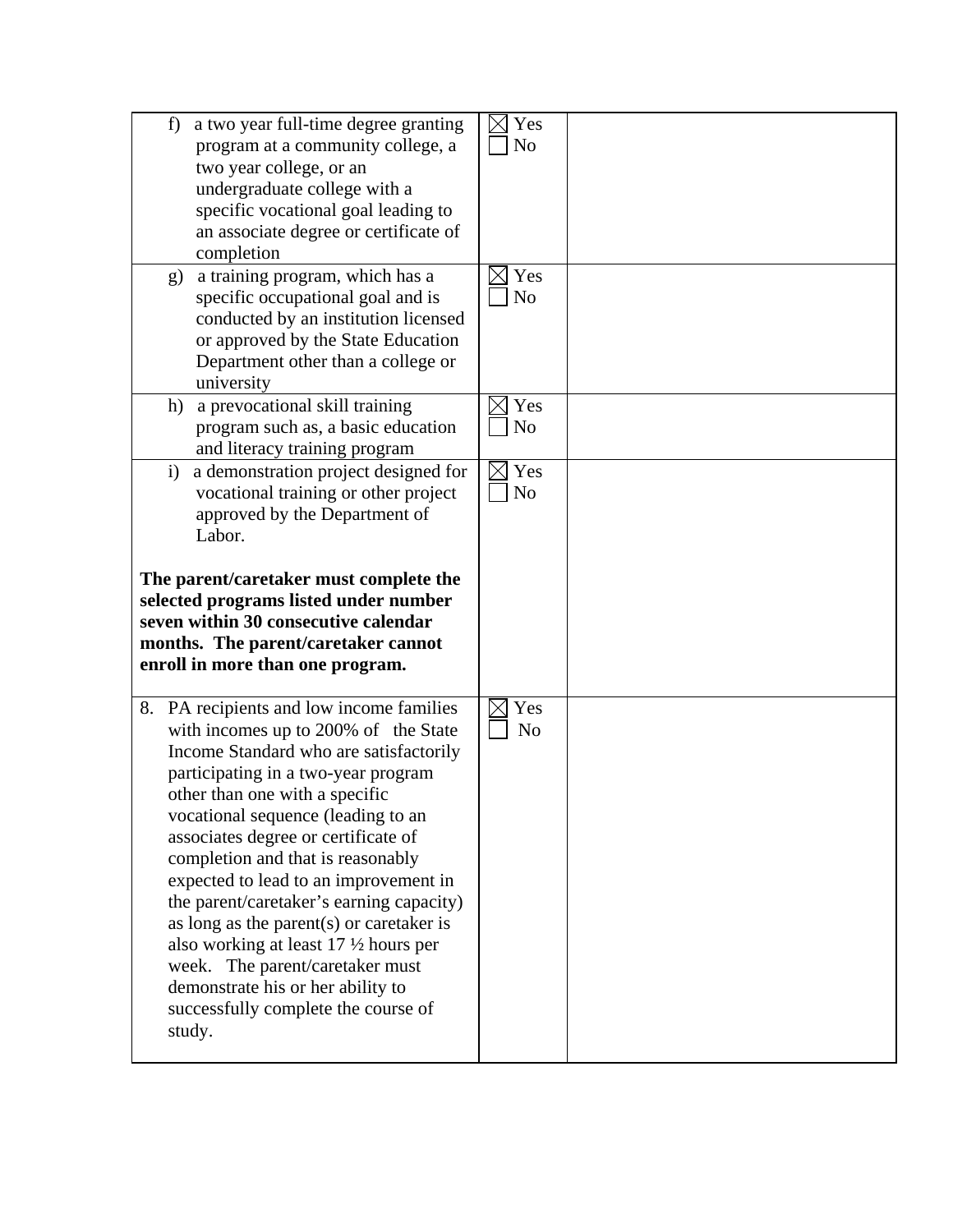| 9. PA recipients and low income families<br>with incomes up to 200% of the State<br>Income Standard who are satisfactorily<br>participating in a two-year college or<br>university program (other than one with<br>a specific vocational sequence) leading<br>to an associates degree or a certificate<br>of completion that is reasonably<br>expected to lead to an improvement in<br>the parent/caretaker's earning capacity<br>as long as the parent $(s)$ or caretaker is<br>also working at least $17 \frac{1}{2}$ hours per<br>week. The parent/caretaker must<br>demonstrate his or her ability to<br>successfully complete the course of<br>study. | Yes<br>N <sub>o</sub> |  |
|------------------------------------------------------------------------------------------------------------------------------------------------------------------------------------------------------------------------------------------------------------------------------------------------------------------------------------------------------------------------------------------------------------------------------------------------------------------------------------------------------------------------------------------------------------------------------------------------------------------------------------------------------------|-----------------------|--|
| 10. PA recipients and low income families<br>with incomes up to 200% of the State<br>Income Standard who are satisfactorily<br>participating in a four-year college or<br>university program (leading to a<br>bachelor degree and that is reasonably<br>expected to lead to an improvement in<br>the parent/caretaker's earning capacity)<br>as long as the parent(s) or caretaker is<br>also working at least $17 \frac{1}{2}$ hours per<br>week. The parent/caretaker must<br>demonstrate his or her ability to<br>successfully complete the course of<br>study.                                                                                         | Yes<br>N <sub>o</sub> |  |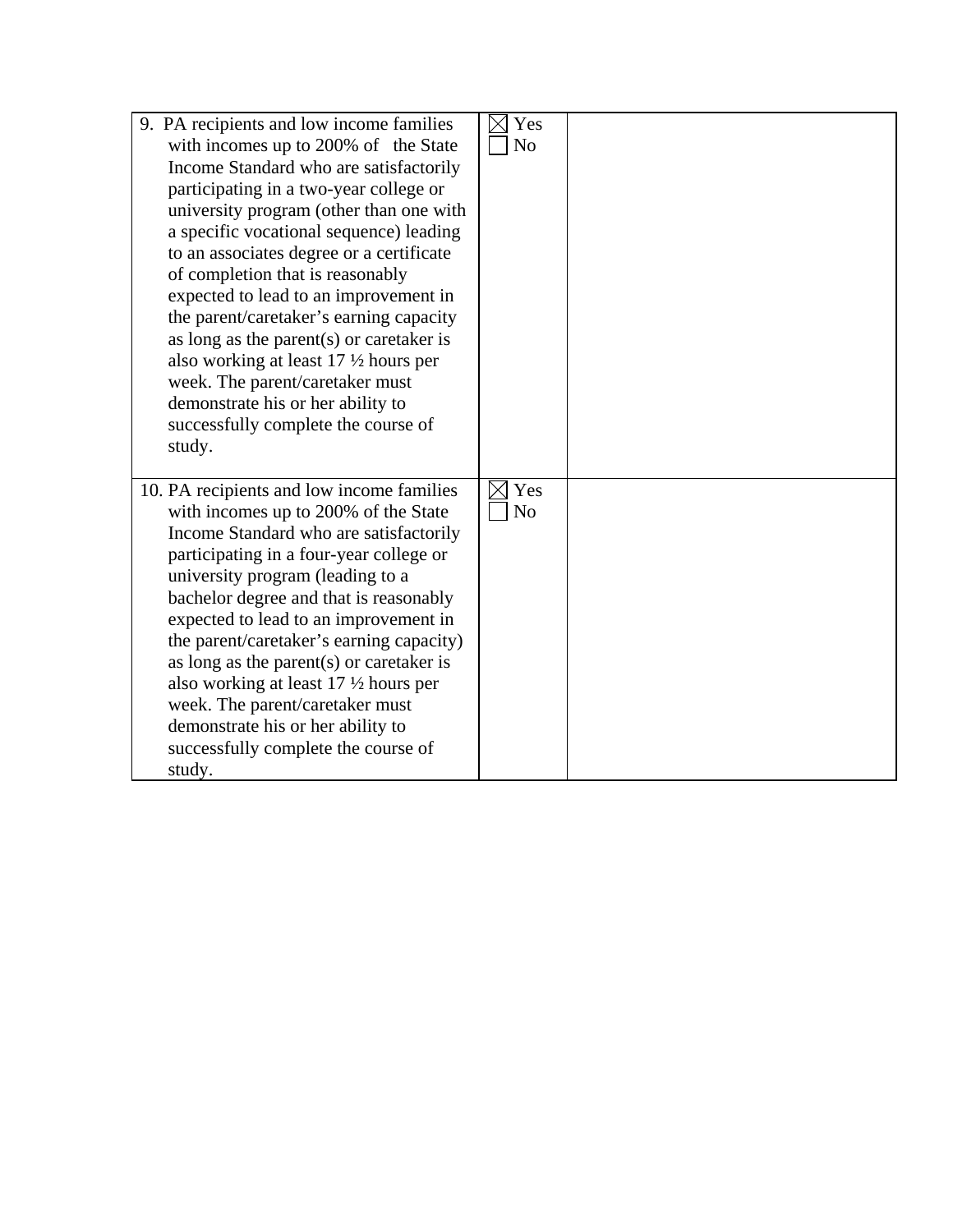## **III. Reasonable Distance, Very Low Income, Family Share, Case Closings and Openings, and Fraud and Abuse Control Activities (Required Section)**

#### **Reasonable Distance**

Your district is required to define reasonable distance based on community standards for determining accessible child care.

The following defines "reasonable distance": **20 miles** 

 Describe any steps/consultations made to arrive at your definition: **An internal review took place which included discussions with child care staff in Temporary Assistance and Children's Services. Agency took into consideration the size and rural nature of our county. We considered travel to where the major employment areas are in relation to where day care centers and/or homes are located in the county.**

## **Very Low Income**

Very Low Income is defined by each district and is used in determining priorities for child care benefits.

Very Low Income is defined as **200** % of the State Income Standard.

## **Family Share**

Family share is the weekly amount paid towards the costs of the child care services by the child's parent or caretaker. In establishing family share, your district must select a percentage from 10% to 35% to use in calculating the family share. The family share of child care is calculated by applying the family share percentage against the amount of the family's annual gross income that is in excess of the State Income Standard divided by 52.

Family Share Percentage selected by our district **25** %.

## **Note: Make sure the % selected here matches the % selected in Appendix F.**

#### **Case Closings** (select one or two)

1. The district must describe below how priority is given to federally mandated priorities and describe local priorities. If all NYSCCBG funds are committed, the district will discontinue funding to those families that have lower priorities in order to serve families with higher priorities. Described below is how the district will select cases to be closed in the event that there are insufficient or no funds available.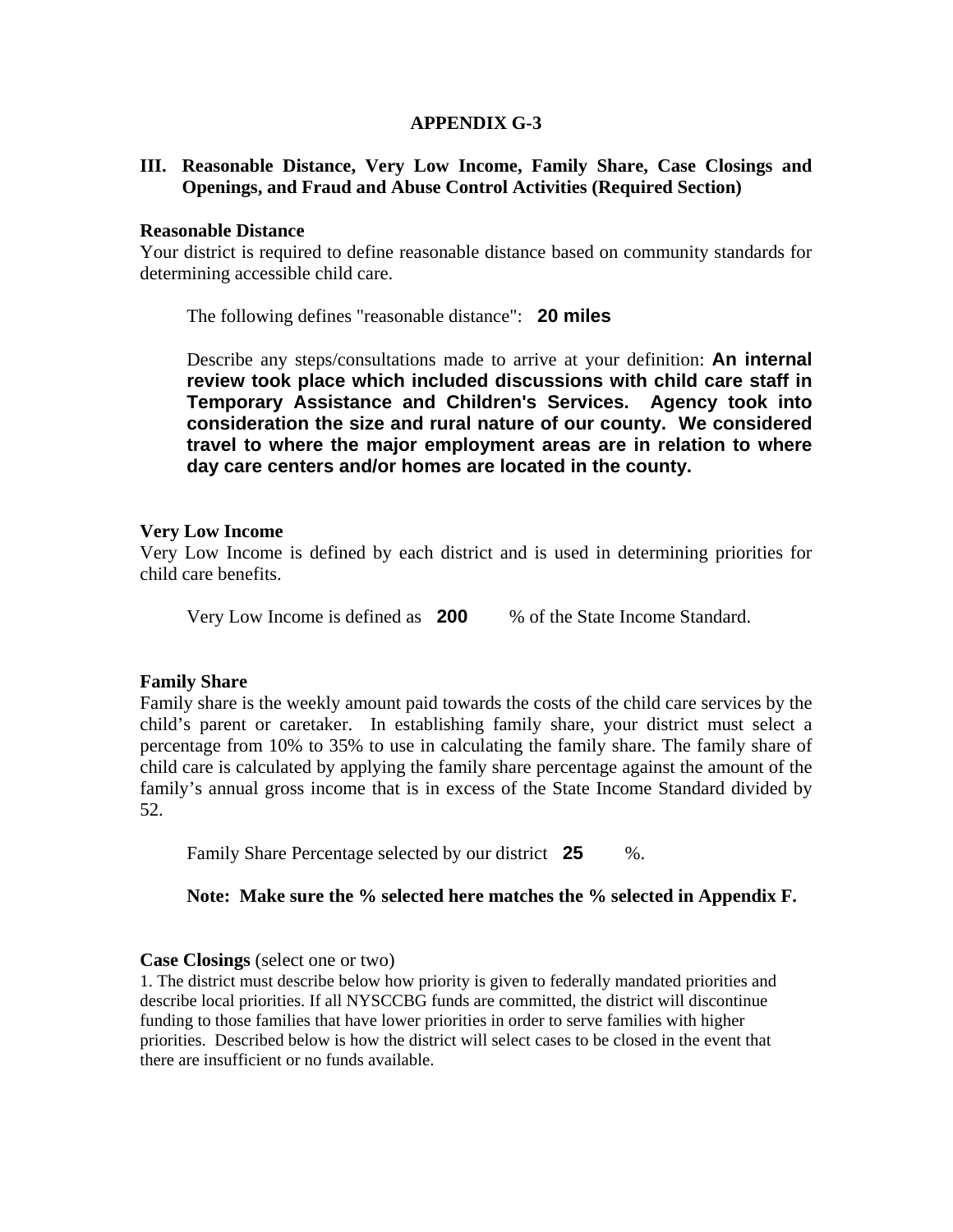2. The district has not established priorities beyond the federally-mandated priorities. If all NYSCCBG funds are committed, case closings for families which are not eligible under a child care guarantee and are not a federally-mandated priority must be based on the length of time in receipt of services. The length of time used to close cases may be based either on the shortest or longest time receiving child care services but must be consistent for all families. The district has chosen to close cases based on:



 $\Box$  shortest time receiving child care services<br> $\boxtimes$  longest time receiving child care services

longest time receiving child care services

## **Case Openings**

The district must describe below how priority is given to federally mandated priorities and how the district will select cases to be opened in the event that there are insufficient funds available.

**Apply the "Very Low Income" definitions first. Next will be children with special needs. In cases where information is duplicated Agency will determine date of application received within the Agency from cases on the waiting list. Cases will be opened based on earliest application date if eligible to receive the service.** 

## **Fraud and Abuse Control Activities**

The district must identify below the criteria it will use to determine which child care subsidy applications suggest a higher than acceptable risk for fraudulent or erroneous child care subsidy payment and procedures for referring such applications to the district's front end detection system.

**See enclosed EVR Plan completed by Liz Thomas of the fraud unit. FEDS Indicators;** 

**1) Application is inconsistent with prior case information** 

**2) Prior history of denial, case closing or overpayment resulting from an investigation** 

**3) Landlord does not verify household composition or provides information inconsistent with application** 

**4) No absent parent information or information is inconsistent with application** 

**5) Child Care Provider lives in the same household as child** 

The district must describe below it sampling methodology used to determine which cases it will seek verification of an applicant or recipient's continued need for child care including, as applicable, verification of participation in employment, education or other required activities.

**St. Lawrence County has 6-month recetificationans and looks at 100% of the low income cases and veitfies the continued need for child care by obtaining pay stubs,**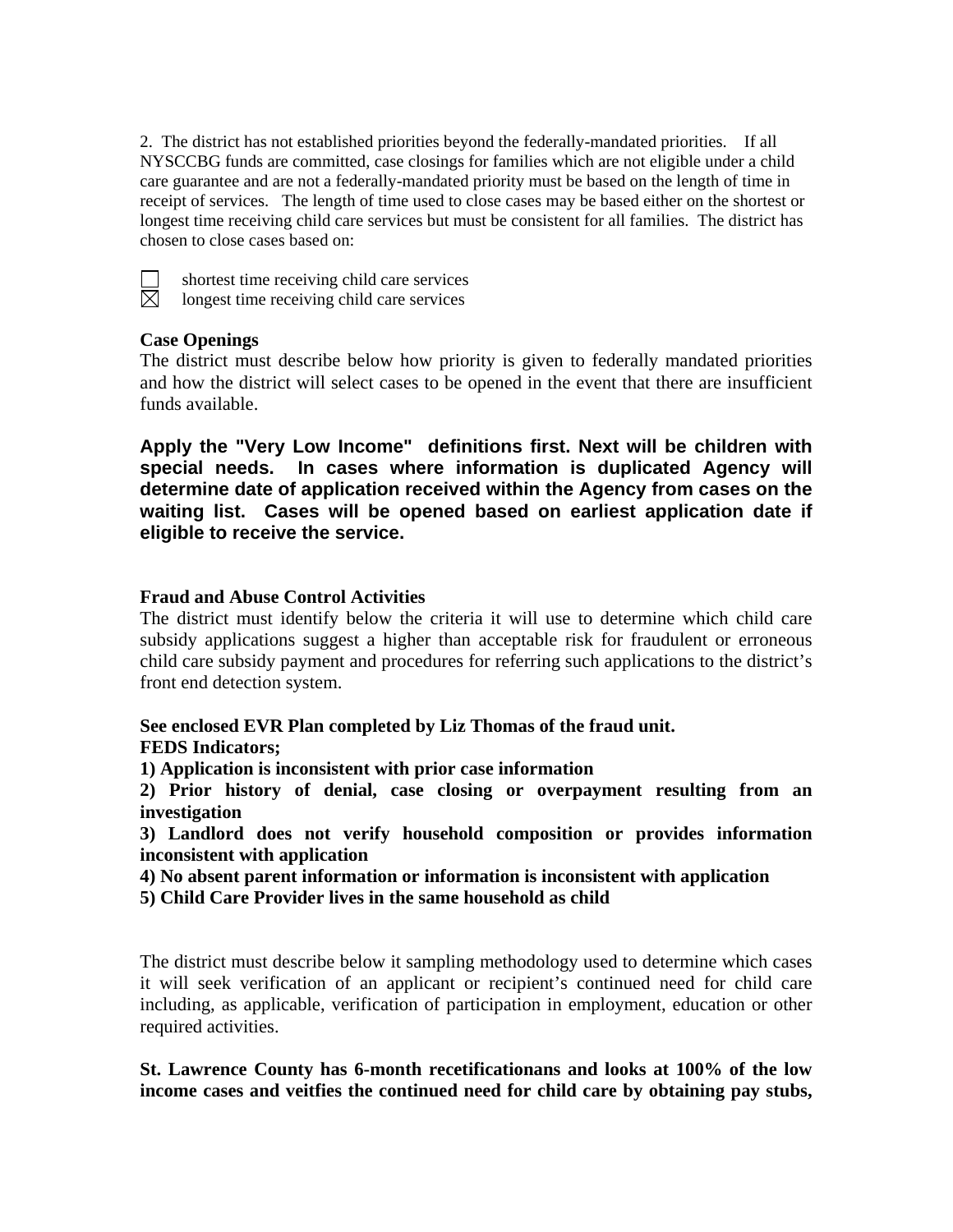#### **statements from emplyers,and school schedules.**

The district must describe below it sampling methodology used to determine which child care providers of subsidized child care services they will review for the purpose of comparing the child care providers attendance forms for children receiving subsidized child care services and any child and adult care food program inspection forms to verify that child care was actually provided on the days listed on the attendance forms.

**St Lawrence County has approximately 50 child care providers that participate in CACFP (the actual number fluctuates as new providers participate and others leave CACFP). The child care council has agreed to randomly select 4 providers per month, if the provider has previously been selected or does not care for subsidized children they will not be included in the sample. The child care council will determine the last time a CACFP inspection was completed and the subsidized children seen at that inspection. The subsidized children's name will be compared with the subsidy attendance forms submitted by the provider, to the district, to verify that child care was actually provided on the days listed on the attendance forms. The council will give the results to the district. The district will follow up with any inconsistencies.**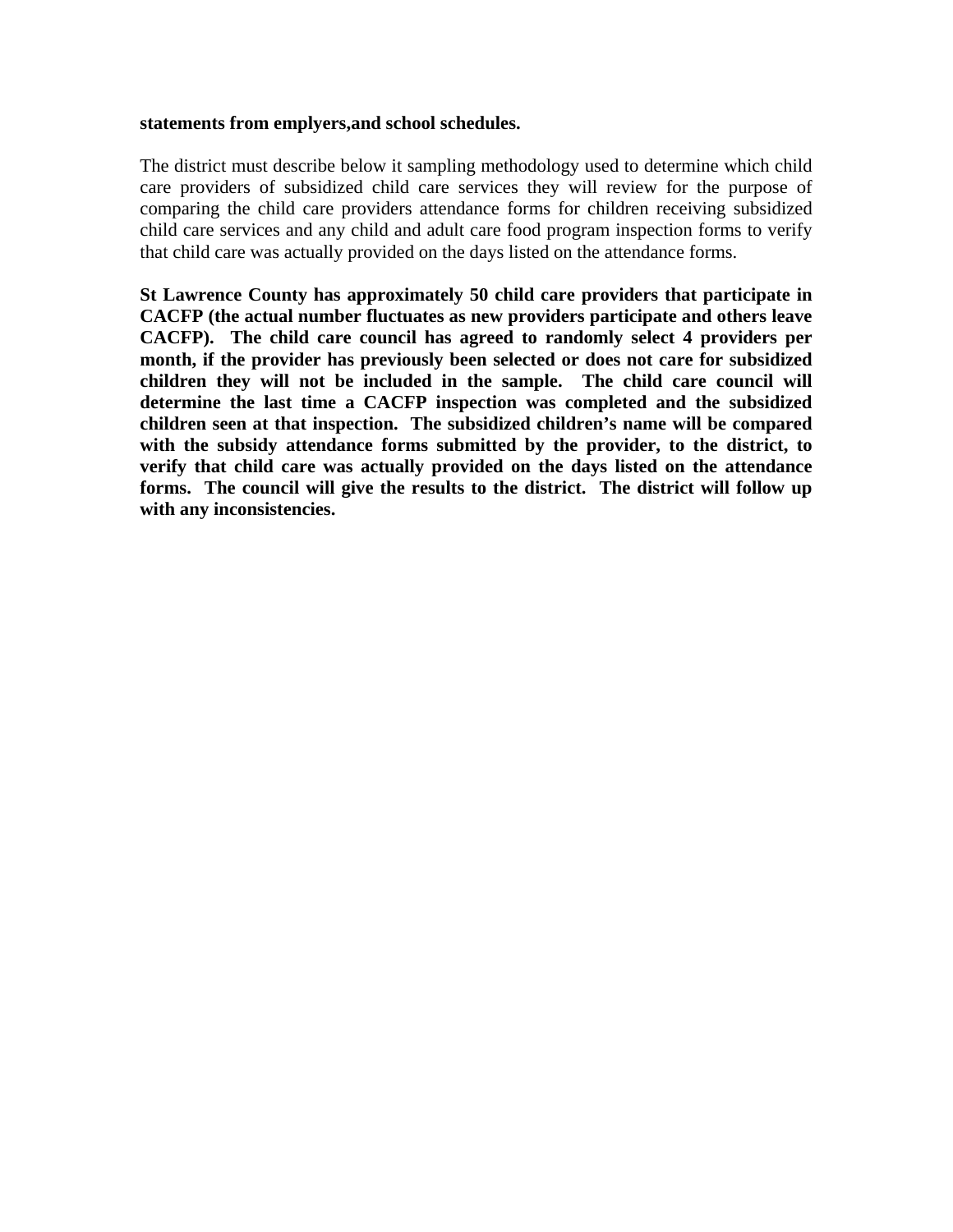#### **IV. District Options (Required Section)**

Districts have certain flexibility to administer the child care subsidy program to meet local needs. Check which options that your district wishes to include in your county plan. Complete attachments for any area(s) checked.

- 1. Our district has identified local priorities in addition to the federal priorities (complete Appendix G-5).
- 2.  $\vert$  Our district has chosen to establish funding set-asides for NYSCCBG (complete Appendix G-6).
- 3.  $\boxtimes$  Our district is using Title XX funds for the provision of child care services (complete Appendix G-7).
- 4. Our district has chosen to establish additional local standards for child care providers (complete Appendix G-8).
- 5.  $\boxtimes$  Our district has chosen to make payments to child care providers for absences (complete Appendix G-9).
- 6. Our district has chosen to make payments to child care providers for program closures (complete Appendix G-10).
- 7. Our district has chosen to pay for transportation to and from a child care provider (complete Appendix G-11).
- 8.  $\Box$  Our district has chosen to pay up to a 15% higher than the applicable market rates for regulated child care services that have been accredited by a nationally recognized child care organization (complete Appendix G-11).
- 9. Our district has chosen to pay up to 15% higher than the applicable market rates for non-traditional hours (complete Appendix G-11).
- 10.  $\boxtimes$  Our district has chosen to pay for child care services while a caretaker who works the second or third shift sleeps (complete Appendix G-11).
- 11.  $\Box$  Our district has chosen to make payments to child care providers who provide child care services, which exceed 24 consecutive hours (complete Appendix G-12).
- 12.  $\boxtimes$  Our district has chosen to include 18, 19 or 20 year olds in the Child